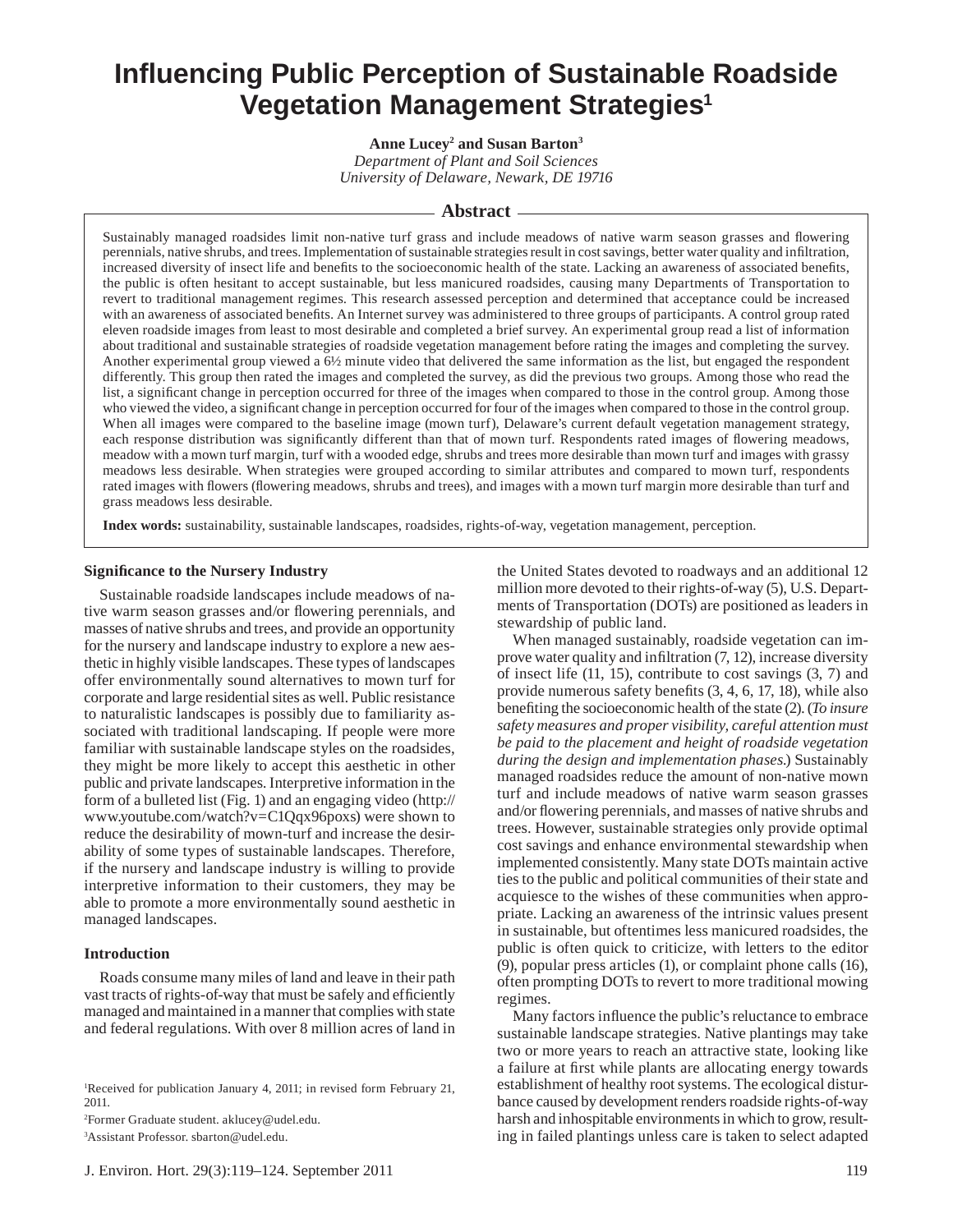- Delaware has over 10,000 acres of roadside rights-of-way to maintain.
- In 2008 the Delaware Department of Transportation (DelDOT) spent over 3.4 million dollars mowing roadside rights-of-way.
- A change in roadside vegetation & management can reduce DelDOT's mowing budget by 50%.
- The clear zone within the rights-of-way must be kept free of trash, obstacles and tall vegetation.
- Mowers release hydrocarbons and carbon monoxide into the air we breathe.
- Changing the way we vegetate & manage the roadsides can make them beautiful and reflective of our local and native vegetation.
- Roadside mowing reduces plant species richness.
- Roadsides that aren't subject to the constant pressure of mowing are important for the conservation of biodiversity.
- Roadsides, allowed to grow as meadows, provide food for bees, our most important group of pollinators.
- In 2008 the US National Research Council identified urban stormwater as a leading source of water quality problems in the US.
- Water that runs off onto the roads picks up petroleum and roadway toxins before making its way into streams and ultimately our drinking water supply.
- Mixed roadside vegetation (a combination of indigenous herbaceous & woody plant materials) increases the infiltration of water and snowmelt into the
- soil and decreases runoff, far more efficiently than mown turf. • Vegetation is the most cost effective and visually pleasing way to improve hydrology and control erosion.
- Plants can shield headlight glare from oncoming traffic
- Vegetation that does not require mowing eliminates the need to operate machinery on difficult and dangerous sites. Reduced mowing reduces the chance of workers being injured.
- Interesting roadside vegetation has been shown to reduce highway hypnosis and helps drivers stay awake and alert.
- Shrubs have been shown to absorb some of the kinetic energy from cars that run off the road.

**Fig. 1. Facts about roadside vegetation management practices presented to Group 2 prior to survey.**

species. And finally, many people are simply not used to the style of less manicured landscapes. Aesthetically, sustainable landscapes often represent a divergence from the traditional landscape expectation. Without knowledge of the intrinsic values associated with this atypical, and oftentimes, less manicured aesthetic, public response is frequently critical. In 1988, Koh espoused the virtues of an 'ecological aesthetic' in sustainable landscapes where aesthetics incorporate ecological quality as well as visual beauty (13). To achieve wider acceptance of this 'ecological aesthetic' in sustainable landscapes, research suggests intellectual engagement of the public is necessary to assist in their understanding and appreciation of the environment and an awareness of the ecological functions performed with sustainable landscapes (8, 19). Public awareness of the establishment process of sustainable plantings, and the benefits provided by a natural landscape, are crucial for public support (10). Without public support, DOTs are challenged in their move towards alternative, yet sustainable management strategies. Since it is important for DOTs to be able to respond to criticism and provide explanations of the environmental and economic benefits associated with sustainable management strategies, an understanding of which factors influence public perception is valuable.

The purpose of this study was to determine if an awareness of associated benefits could positively influence public perception of sustainable roadside vegetation management strategies when compared to mown turf. Additionally, this research sought to determine the efficacy of two different styles of educational intervention, a static written list and a brief, yet engaging video.

### **Materials and Methods**

In January 2010, an Internet survey was conducted on a population of adults (18+ yrs) from Delaware, Maryland, New Jersey and Pennsylvania. Survey Sampling International (SSI) (Shelton, CT) hosted the survey and provided the random sample population according to quotas set forth by the U.S. Census breaks. Eight thousand and seven invitations were emailed to a pool of SSI panelists requesting participation in the survey. Panelists who chose to participate clicked on a link provided and were randomly assigned to one of three groups (one control group and two experimental groups). The first 419 responses, representative of the population, accordability to depict the desired roadside vegetation management strategies: mown turf, grassy meadow, meadow with a mown turf margin, meadow with native flowering perennials and stands of native shrubs and trees. Multiple images were chosen to represent the range of the outlined strategies. Careful

ing to U.S. Census breaks for age, race, gender and income, were selected for the sample set. Participants in Group  $1$  (n = 147), the control, viewed an introductory screen that thanked them for taking the time to participate in the survey and

After viewing the introductory page, participants in Group 1 were led directly to the survey, which contained 11 photographic images depicting various models of roadside vegetation in Delaware. Images were chosen based on their

provided general information about the project.

attention was given to minimize external factors that could influence respondents' ratings such as, overcast skies, water views, trash, rainbows, et cetera. Respondents were asked to rate each image on a 7-point Likert scale for desirability, where 1 corresponded with least desirable, 4 with neutral and 7 with most desirable. Participants were also given the option of qualifying 'Why' they rated each image as they did by adding text in a blank box. Questions were posed to gather additional information regarding environmental and roadside concerns. Basic demographic information about age, gender, income, and level of education completed was also requested.

After reading the introductory page, participants in Group  $2 (n = 139)$  were asked to read a one-page bulleted list of facts about current roadside vegetation management practices, in addition to information about cost effective, environmentally responsible, safe and sustainable regimes (Fig. 1). After reading the brief list, participants were asked to rate the same images, answer the additional environmental and roadside questions and answer the demographic questions (in the same manner as participants in Group 1)

After reading the introductory page, participants in Group  $3$  (n = 133) were asked to watch a short, fast paced, documentary-style video, that presented the same facts regarding current and potential roadside vegetation management practices as were presented in the written list; however, the information was presented in a much more entertaining and vibrant manner. After viewing the video, participants were asked to rate the images, answer the additional environmental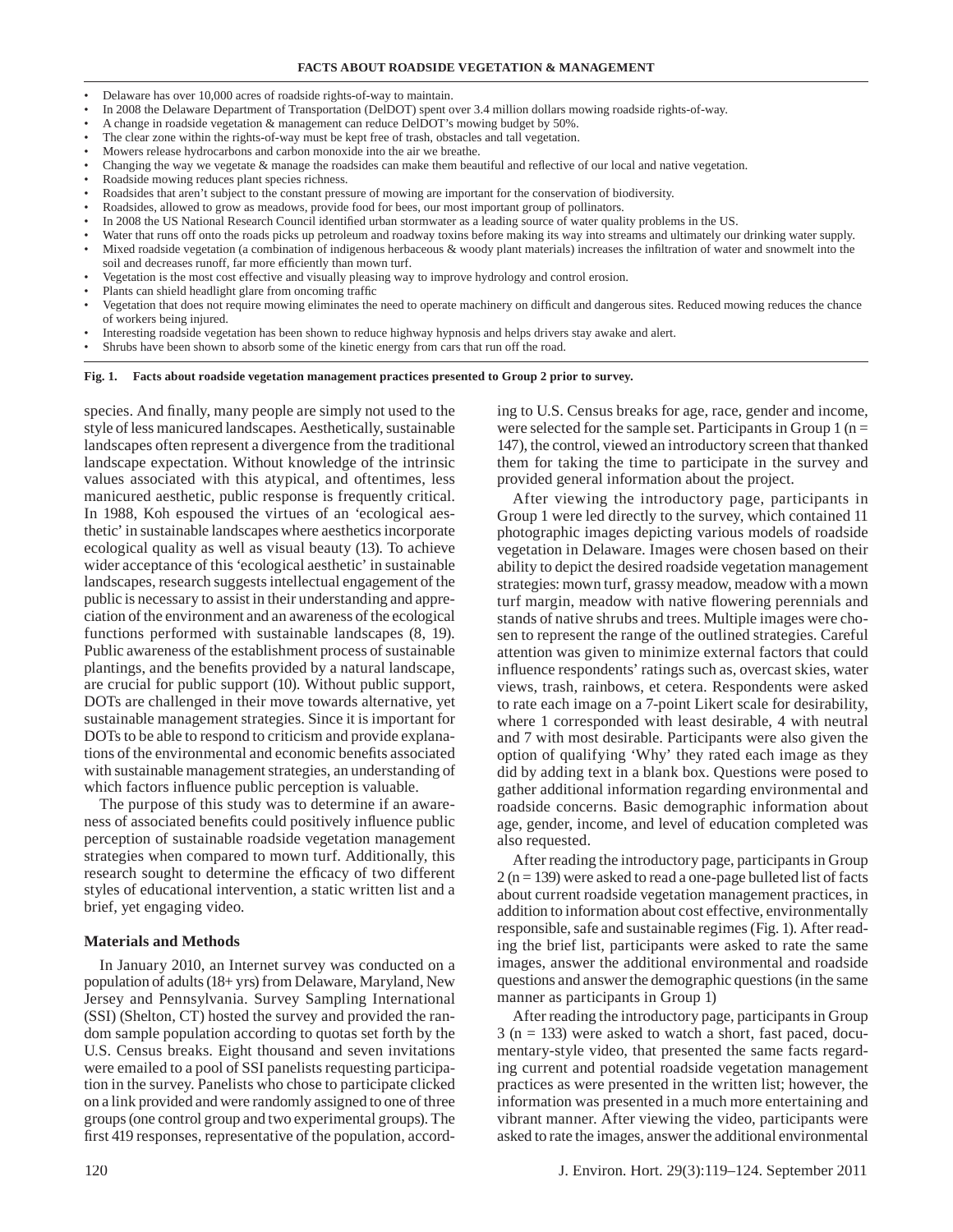and roadside questions and answer the demographic questions (in the same manner as Groups 1 and 2).

*Data analysis*. Ratings for all images were summarized in frequency tables using Microsoft Excel (2007). A chi-square test for independence was used to evaluate the existence of a significant relationship between treatment (control, list, video) and the participant responses. The data was condensed to a 3-point Likert scale to de-emphasize degrees of desirability/undesirability and clarify whether respondents found the images desirable, neutral or undesirable. Respondents rating images as 1, 2 or 3 valued those images as undesirable. Respondents rating images as 4 indicated neutrality and respondents rating images as 5, 6 or 7 valued those images as desirable. Values were considered significant at a 0.05 or a 0.1 significance level. Computations were performed using JMP Software (JMP, 2008).

Two-group pair-wise comparisons (Minitab) were used to evaluate whether treatments (control, list or video) showed significant differences. In the two-group pair-wise comparisons, the list was compared to the video, the control was compared to the list and the control was compared to the video to determine an existence of significant differences. Chi-square (JMP) was used to analyze the extent and direction of those differences. In the chi-square test, the three groups were all contrasted against one another.

Additional chi-square tests were run contrasting images 2-11 with image 1 (mown-turf) the baseline, representing the current default roadside vegetation strategy in Delaware. These computations were performed using JMP software.

The final method of evaluation for the data was a set of chi-square tests contrasting mown-turf (image 1) with various categories of vegetation types, grouped according to their most similar attributes, and represented by the following images:

- Flowering meadows (images 2, 3 and 4)
- Warm season grass meadows (images 6 and 8)
- Shrubs and trees (images 5 and 10)
- Warm season grass with a mown margin (images 8 and 11)
- Various vegetation types with a mown margin (images 5, 8, 10 and 11)
- Various vegetation types containing flowers (images 2, 3, 4, 5 and 10)

These computations used JMP software.

#### **Results and Discussion**

With this research, we sought to determine if an awareness of benefits could improve public perception of sustainable roadside vegetation management strategies when compared to mown turf, Delaware's current default strategy. We also sought to determine the efficacy of two different styles of interpretive intervention, a static written list and a brief, yet engaging video.

This research revealed that the majority of respondents, with or without treatment, found strategies including shrubs and trees with a mown turf margin, and flowering perennial meadows to be their most preferred vegetation management strategy along roadsides. Additionally, when compared to mown turf, each of the other strategies were rated significantly different.

*Overall ratings for roadside images*. Over eighty percent of respondents surveyed found images with shrubs, trees and turf (image 10: 85%; image 5: 80.5%), and an image of a native flowering perennial meadow (image 2: 80.1%) as highly desirable (Table 1). These results were not surprising based on the results of *Delaware Speaks Out*, a 1999 statewide cooperative extension survey that revealed color and order as attributes necessary to gain public acceptance of sustainable roadside vegetation strategies (2).

Most respondents found images of mown turf with a tree edge (image 9:  $65.2\%$ ) and a flowering meadow with a mown turf edge (image 3: 60.4%) as desirable. More respondents found a flowering perennial meadow of Goldenrod (Sol*idago sp*.) and Thoroughwort (*Eupatorium hyssopifolium*) (image 4: 43.7%) desirable than found it neutral (28.6%) or undesirable (21.0%). This result was somewhat surprising based on the high desirability of the flowering perennial meadow represented in image 2 (80.1%). Qualitative data revealed many respondents found the meadow composition in image 4 'weedy' or 'messy', possibly due to the looser growth habit of the two species than that of the Black Eyed Susans (*Rudbeckia sp*.) (image 2). Additionally, nineteen respondents (across all groups) indicated they found this scene undesirable because of concern for allergies. Interestingly, goldenrod does not cause allergies. This is a common misconception because goldenrod blooms at the same time as the wind pollinated ragweed (*Ambrosia artemisifolia*), which does cause allergies (14). This response represents an opportunity for interpretation that might help people accept flowering goldenrod meadows more readily. The mown turf infield (image 1) was rated as desirable  $(37.9%)$  or neutral (36.5%) by an almost equal number of respondents.

Respondents found a cool season grass meadow with a mown turf edge (image 11: 34.1%) neutral. These results were surprising based on the results of a 2005 University of Delaware *Comprehensive Mail Survey*, which found turf,

**Table 1. Frequencies of responses for desirability for 11 roadside vegetation management strategies.**

| Image          | <b>Vegetation strategy</b>         | <b>Desirable</b> | <b>Neutral</b> | Undesirable |
|----------------|------------------------------------|------------------|----------------|-------------|
|                | Neatly mown turf                   | 37.9%            | 36.5%          | 25.5%       |
| $\overline{2}$ | Flowering meadow                   | 80.1%            | 12.6%          | 7.2%        |
| 3              | Flowering meadow; mown turf margin | 60.4%            | 17.9%          | 21.8%       |
| 4              | Flowering meadow                   | 43.7%            | 28.6%          | 21.0%       |
| 5              | Shrubs and trees; mown turf margin | 80.5%            | 13.6%          | $6.0\%$     |
| 6              | Grass meadow                       | 34.6%            | 23.6%          | 41.8%       |
|                | Un-mown turf                       | 10.3%            | 24.1%          | 65.6%       |
| 8              | Grass meadow; mown turf margin     | 25.3%            | 35.8%          | 38.9%       |
| 9              | Mown turf; tree edge               | 65.2%            | 24.1%          | 10.8%       |
| 10             | Shrubs and trees; mown turf margin | 85.5%            | 10.7%          | 3.8%        |
| 11             | Tall turf; mown turf margin        | 32.4%            | 34.1%          | 33.4%       |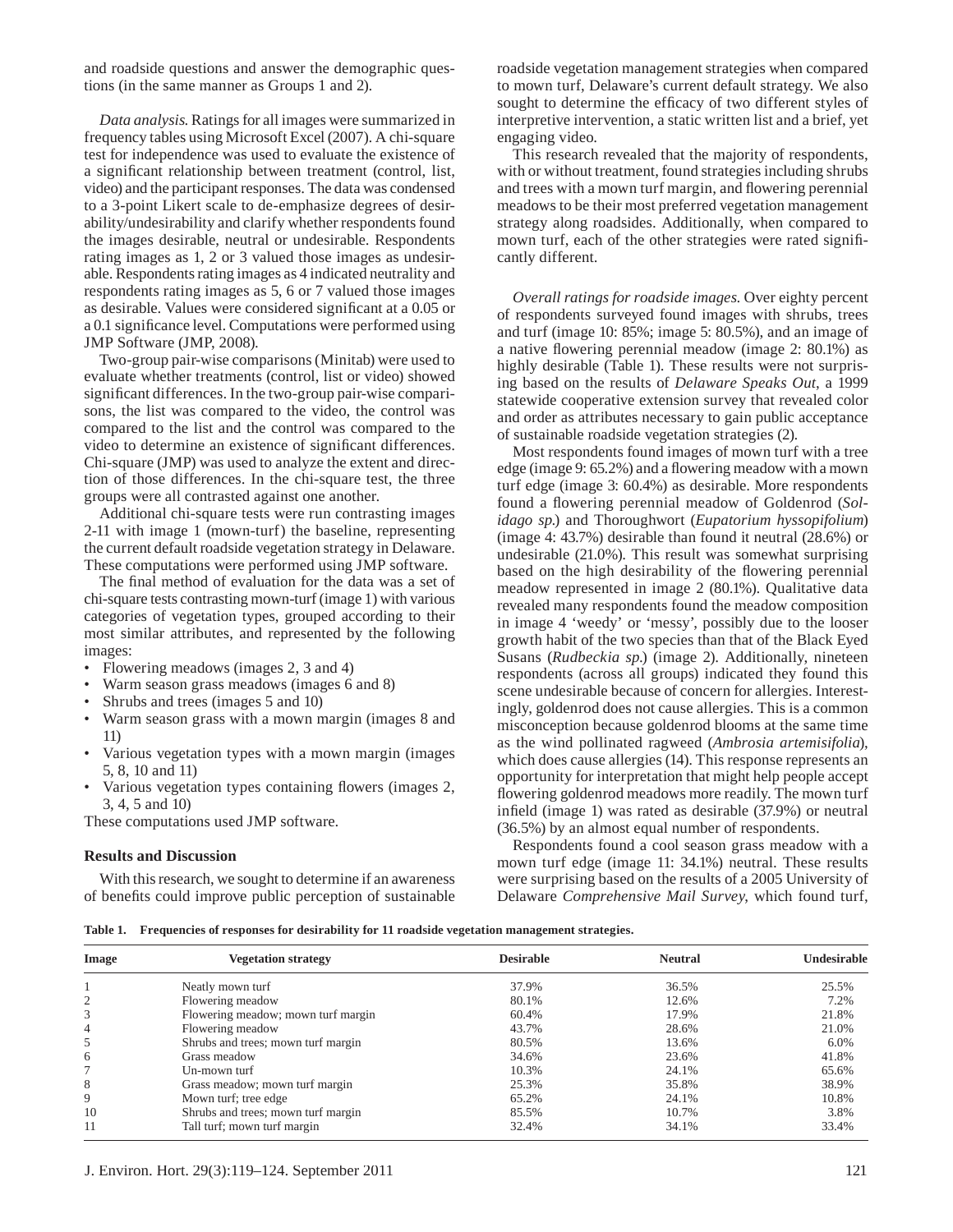**Table 2. Response mean and standard deviations for all strategies listed from most to least desirable.**

| Image          | <b>Vegetation strategy</b>         | <b>Mean (STDV)</b> |  |
|----------------|------------------------------------|--------------------|--|
| 10             | Shrubs and trees; mown turf margin | 5.80(1.21)         |  |
| 5              | Shrubs and trees; mown turf margin | 5.49(1.23)         |  |
| $\overline{c}$ | Flowering meadow                   | 5.48(1.31)         |  |
| 9              | Mown turf; tree edge               | 4.97(1.42)         |  |
| $\mathcal{R}$  | Flowering meadow; mown turf margin | 4.73(1.51)         |  |
|                | Flowering meadow                   | 4.19(1.51)         |  |
|                | Mown turf                          | 4.11(1.63)         |  |
|                | Tall turf; mown turf margin        | 3.92(1.36)         |  |
| 6              | Grass meadow                       | 3.75(1.71)         |  |
| 8              | Grass meadow; mown turf margin     | 3.70(1.42)         |  |
|                | Un-mown turf                       | 2.89(1.44)         |  |

released from routine mowing while maintaining a crisp mown edge to be equal in desirability to a fully mown turf infield  $(2)$ . One possible explanation for this discrepancy may be that the image used in the 2010 survey featured a grass margin that had not been freshly mown, portraying a somewhat shaggy appearance, while the image used in the 2005 survey featured a released turf meadow with a freshly mown edge, clearly portraying an appearance of maintenance and order. This explanation is supported by 24 comments referring to this image as 'messy/un-kept' and by 22 comments referring to this image as 'unfinished'. In contrast, in the 2005 survey 16 respondents referred to turf with a mown turf edge as 'well-kept' while 3 respondents commented that the image was 'unfinished' or less than desirable in some way, and no respondents referred to the image as 'messy/ un-kept' (2).

Strategies that many found undesirable include those with un-mown turf (image 7: 65.6%), warm season grass meadow (image 6: 41.8%) and a warm season grass meadow with a mown turf edge (image: 8: 38.9%). Qualitative data revealed many respondents found the scenes boring, messy or had a negative response to the tan warm season grasses shown in the fall.

When ranked in order of response mean for desirability, the image of freshly mown turf ranked seventh out of eleven images, trailed by un-mown turf, or grass meadows: with or without a mown turf edge (Table 2). The largest standard deviation, indicating a wide variety of responses occurred for image 6, a warm-season grass meadow. Interestingly, more respondents in the control group than in either educational group, commented that they found this scene pretty/natural, had good fall color or was low maintenance and good for the environment. Although the highest frequency of respondents rated this image undesirable (41.8%), a higher number of respondents rated it desirable (34.6%) than neutral (23.6%). So, although this strategy ranked below mown-turf as a desirable vegetation strategy, these results indicate the public's potential willingness to accept this as a form of vegetation along roadside rights-of-way. Similar frequency responses for image 11, a tall turf meadow with a mown margin, reported 33.4% of respondents rated this strategy undesirable, 34.1% rated it neutral and 32.4% rated it desirable. So, if overwhelming majorities are either neutral or agreeable to this strategy (66.5%) than are disagreeable (33.4%), DOTs could use this strategy to save money and benefit the environment without the risk of intense scrutiny and criticism.

*Comparison of interpretive intervention strategies*. Since a chi-square test of responses (based on a 3-point Likert-scale) reported significantly different response distributions based on whether respondents received an interpretive intervention (list or video) compared to the control for (images of) five of the eleven strategies, the possible source of these significant differences can be explored. This test confirms different response distributions for five of the eleven strategies viewed at a 0.1 significance level: neatly mown turf (image 1: p-value 0.079), a meadow mix of warm season grass and native flowering perennials with a mown turf edge (image 3: p-value 0.006), a native flowering perennial meadow (image 4: p-value 0.065), a stand of native shrubs & trees with a mown turf edge (image 5: p-value 0.044) and un-kept unmown turf (image 7: p-value 0.005) (Table 3).

To understand which treatment method caused the most changes in perception, a two-group pair-wise comparison was used. This test contrasted the control group (no interpretation) against each of the two experimental groups (list and video). The results showed that when compared to the control group, the group who first read the written list of benefits associated with sustainable roadside vegetation management strategies, found three of the eleven strategies (images) different in terms of desirability. Significant changes in perception occurred for strategies (images) that showed a meadow mix of native warm season grass and native flowering perennials (image 3: p-value 0.015), a stand of native shrubs and trees with a mown turf edge (image 5: p-value 0.096), and a un-kept un-mown turf edge (image 7: p-value 0.001) (Table 4). The results of this test confirmed the hypothesis that interpretation, in the form of a written list, caused a change in perception, three out of eleven times.

When compared to the control group, the group who first viewed the video, showed the most changes in perception. Significant shifts occurred for strategies (images) of: a neatly mown turf infield (image 1: p-value 0.059); a meadow mix of warm season grass and native flowering perennials (image 3: p-value  $0.002$ ); a native flowering perennial meadow (image 4: p-value 0.014); and, a stand of native shrubs and trees with a mown turf edge (image 5: p-value 0.013) (Table 4). By comparing expected and observed counts, we can see that respondents without interpretation were less likely to rate mown-turf as undesirable and respondents who watched the video were less likely to rate mown-turf as desirable (image 1) (Table 5). Respondents without interpretation were more

**Table 3. Chi-square test of responses for treatment group (control, list, video) comparison, based on a 3-point Likert Scale.**

| Image | <b>Vegetation strategy</b>         | Chi-square<br>value | <b>P-value</b> |
|-------|------------------------------------|---------------------|----------------|
|       | Neatly mown turf                   | 8.370               | $0.079**$      |
|       | Flowering meadow                   | 5.701               | 0.223          |
| 3     | Flowering meadow; mown turf margin | 14.313              | $0.006***$     |
|       | Flowering meadow                   | 8.836               | $0.065*$       |
| 5     | Shrubs and trees; mown turf margin | 9.778               | $0.044**$      |
|       | Grass meadow                       | 2.017               | 0.733          |
|       | Un-mown turf                       | 14.835              | $0.005**$      |
| 8     | Grass meadow; mown turf margin     | 1.200               | 0.878          |
| 9     | Mown turf; tree edge               | 2.567               | 0.633          |
| 10    | Shrubs and trees; mown turf margin | 1.764               | 0.779          |
| 11    | Tall turf; mown turf margin        | 1.585               | 0.811          |

<sup>z</sup>Indicates significantly different response distributions at a 0.1 significance level.

<sup>y</sup>Indicates significantly different response distributions at a 0.05 significance level.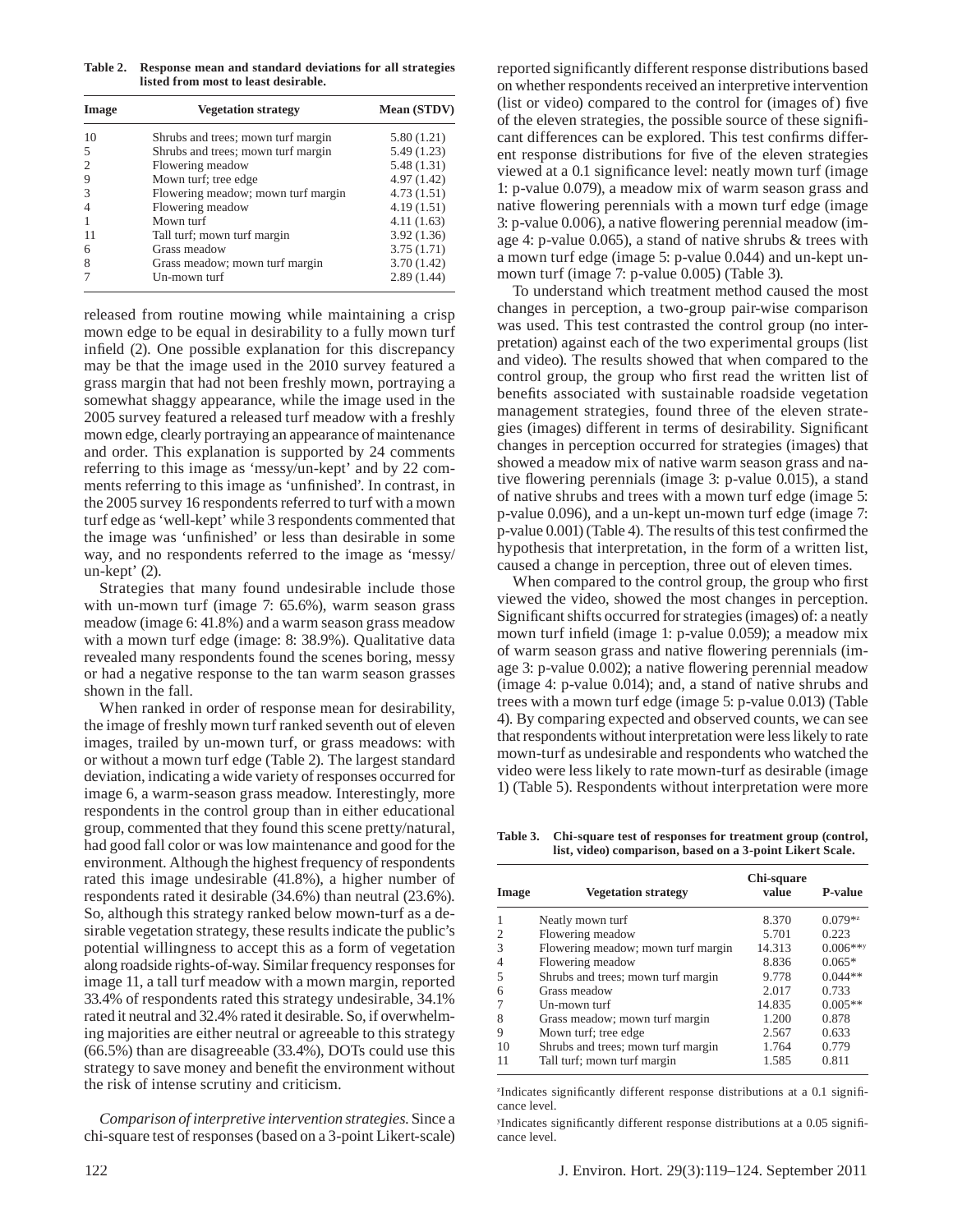**Table 4. Two-group pair-wise comparison: List-Video, Control-List, Control-Video, indicating signifi cant differences among treatments.**

| Image | List-Video<br>p-value | <b>Control-List</b><br>p-value | <b>Control-Video</b><br>p-value |  |
|-------|-----------------------|--------------------------------|---------------------------------|--|
| 1     | 0.132                 | 0.181                          | $0.059**$                       |  |
| 2     | 0.182                 | 0.871                          | 0.182                           |  |
| 3     | 0.376                 | $0.015**$                      | $0.002***$                      |  |
| 4     | 0.494                 | 0.182                          | $0.014**$                       |  |
| 5     | 0.701                 | $0.096*$                       | $0.013**$                       |  |
| 6     | 0.480                 | 0.884                          | 0.140                           |  |
|       | $0.027**$             | $0.001**$                      | 0.239                           |  |
| 8     | 0.816                 | 0.553                          | 0.904                           |  |
| 9     | 0.939                 | 0.479                          | 0.322                           |  |
| 10    | 0.736                 | 0.855                          | 0.420                           |  |
| 11    | 0.633                 | 0.626                          | 0.780                           |  |

<sup>z</sup>Indicates significance at a 0.1 significance level

Indicates significantly different response distributions at a 0.05 significance level.

likely to find the flowering meadow with mown-turf margin undesirable and less likely to find it desirable. Respondents who watched the video were less likely to find the flowering meadow with mown-turf margin undesirable and more likely to find it desirable (image 3) (Table 6). Respondents without interpretation were less likely to find the more naturalistic flowering meadow desirable and respondents who watched the video were more likely to find it desirable (image 4) (Table 7). This test confirmed the hypothesis that interpretation, in the form of a video, caused a change in perception for some of the images. The two- group pair-wise comparison also confirmed the hypothesis that an engaging interpretative video is slightly more effective than a static written list as a method of information delivery (Table 4).

This research revealed that the majority of respondents, with or without treatment, found strategies including shrubs and trees with a mown turf margin, and flowering perennial meadows to be their most preferred vegetation management strategy along roadsides.

In response to the second objective, an investigation of whether an engaging video is a more effective tool for altering perception than a static written list, the results suggest that an engaging interpretative video is somewhat more effective

| Table 5. | Chi-square test for image 1 (mown turf). |  |  |
|----------|------------------------------------------|--|--|
|          |                                          |  |  |

| <b>Video</b> | <b>Total</b> |
|--------------|--------------|
| 38           | 107          |
| 33.96        |              |
| 0.480        |              |
| 55           | 153          |
| 48.57        |              |
| 0.852        |              |
| 40           | 159          |
| 50.47        |              |
| $2.172*$     |              |
| 133          | 419          |
|              |              |

<sup>z</sup>Indicates a significant contribution to the chi-square. Expected counts are printed below observed counts. Chi-square contributions are printed below expected counts.

Table 6. Chi-square test for image 3 (flowering meadow with a mown **turf margin).**

|           | List  | <b>Video</b> | <b>Total</b> |
|-----------|-------|--------------|--------------|
| 46        | 26    | 19           | 91           |
| 31.93     | 30.19 | 28.89        |              |
| $6.204**$ | 0.581 | 3.383*       |              |
| 25        | 28    | 22           | 75           |
| 26.31     | 24.88 | 23.81        |              |
| 0.065     | 0.391 | 0.137        |              |
| 76        | 85    | 92           | 253          |
| 88.76     | 83.93 | 80.31        |              |
| 1.835*    | 0.014 | 1.702*       |              |
| 147       | 139   | 133          | 419          |
|           |       |              |              |

<sup>z</sup>Indicates a significant contribution to the chi-square. Expected counts are printed below observed counts. Chi-square contributions are printed below expected counts.

than a static written list. Additionally, informational interventions, in either form (list or video) may be an effective tool for changing public opinion about sustainable roadside vegetation management strategies. After viewing a 6½ minute video informing participants of the risks and expenses associated with traditional vegetation management strategies and the benefits associated with sustainable strategies, respondents were significantly more accepting of sustainable strategies including: a mixed meadow, a flowering perennial meadow and a stand of native shrubs and trees, and significantly less accepting of neatly mown turf. After reading a one-page list detailing similar information, respondents were significantly more accepting of sustainable strategies illustrated by a flowering perennial meadow and stands of native shrubs and trees, and significantly less accepting of un-mown turf. Qualitative data indicated that respondents who did not receive either educational intervention were more likely to view mown turf as 'pretty' and were less aware of the maintenance costs and environmental concerns associated with turf than those who received an informational intervention. Respondents without an intervention were also less likely to identify flowering meadows as low maintenance. Respon-

| Table 7. | Chi-square test for image 4 (flowering meadow). |  |
|----------|-------------------------------------------------|--|
|          |                                                 |  |

| Rating      | <b>Control</b> | List  | <b>Video</b> | <b>Total</b> |
|-------------|----------------|-------|--------------|--------------|
| 1           | 47             | 36    | 33           | 116          |
| Undesirable | 40.70          | 38.48 | 36.82        |              |
|             | 0.976          | 0.160 | 0.397        |              |
| 2           | 49             | 40    | 31           | 120          |
| Neutral     | 42.10          | 39.81 | 38.09        |              |
|             | 1.131          | 0.001 | 1.320        |              |
| 3           | 51             | 63    | 69           | 183          |
| Desirable   | 64.20          | 60.71 | 58.09        |              |
|             | $2.715**$      | 0.086 | $2.050*$     |              |
| Total       | 147            | 139   | 133          | 419          |

Chi-square =8.836; DF = 4; P-value =  $0.065$ 

<sup>z</sup>Indicates a significant contribution to the chi-square. Expected counts are printed below observed counts. Chi-square contributions are printed below expected counts.